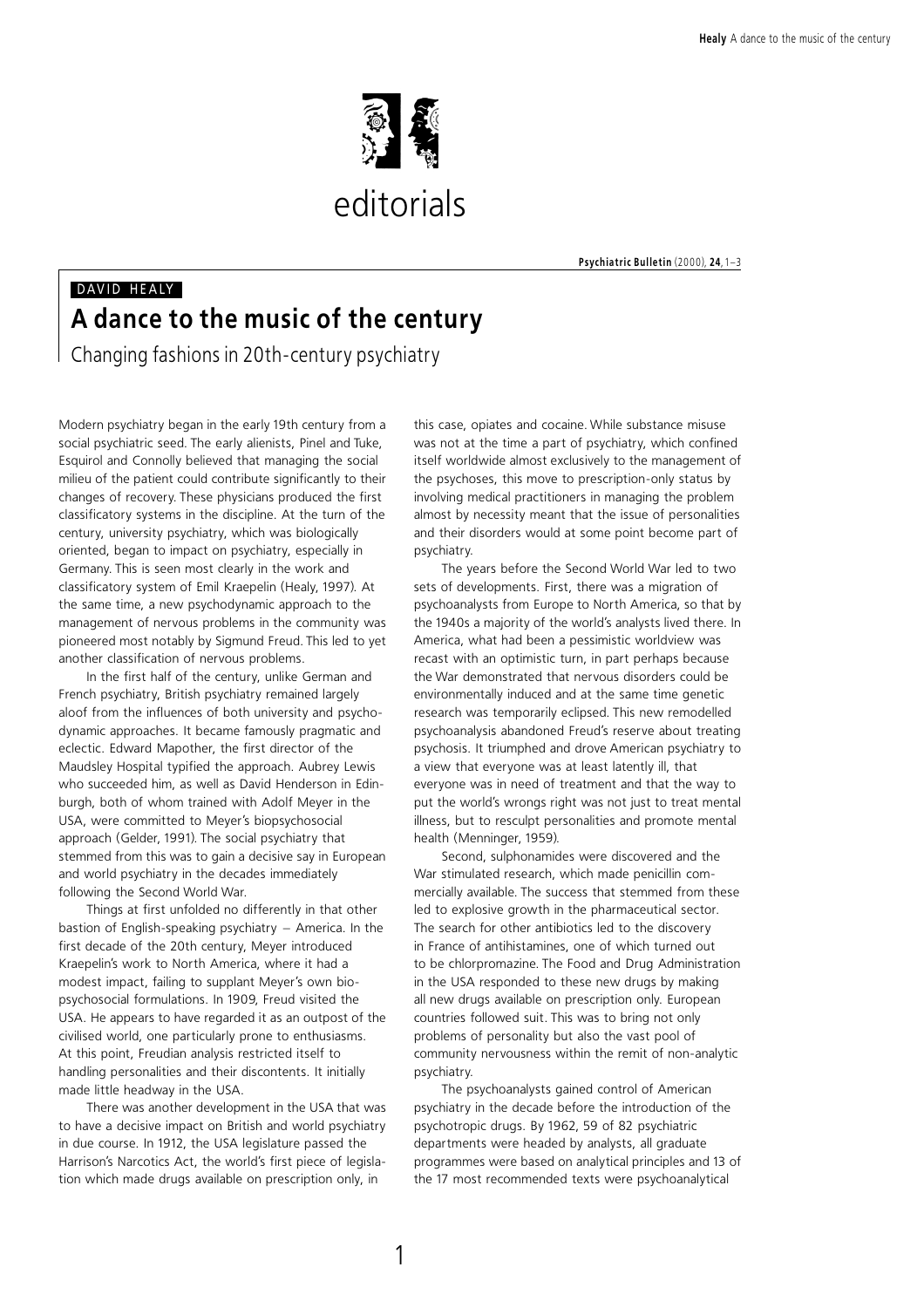editorials

(Shorter, 1996). As a director of the National Institute of Mental Health put it:

"From 1945 to 1955, it was nearly impossible for a non-psychoanalyst to become a chairman of a department or professor of psychiatry" (Brown, 1976).

As early as 1948, three-quarters of all committee posts in the American Psychiatric Association (APA) were held by analysts (Shorter, 1996).

One of the features of these developments was that a rootless patois of dynamic terms seeped out into the popular culture to create a psychobabble, with untold consequences for how we view ourselves. Another feature, that is regularly cited was the way the analytical totalitarianism that resulted handled failures of patients to get well or of critics to come on side. These were turned around and viewed as further indicators of the psychopathology afflicting patients and critics respectively (Dolnick, 1998).

Walter Reich (1982) argued that this style was a defence against pessimism that stemmed at least in part from America's peculiar needs for solutions to complexity. He was writing at a time of change, just after the publication of DSM-III (American Psychiatric Association, 1980) DSM-III, which is commonly cited as marking the triumph of a neo-Kraepelinian revolution in American psychiatry, was widely seen as changing the rules to favour a newly emerging biological psychiatry. Its message that psychiatry's business was to treat diseases, was a counter to perceptions that the analytical agenda had become a crusade that had taken "psychiatrists on a mission to change the world which had brought the profession to the verge of extinction" (Bayer & Spitzer,  $1985$ 

Part of the stimulus to DSM-III had come from participation in the International Pilot Study of Schizophrenia, where American psychiatrists had felt keenly the disdain with which their diagnostic views were regarded by their European counterparts, who were British or who, like Norman Sartorius, Assen Jablensky and others, had close links with the Maudsley (Spitzer, 2000). The DSM-III was fiercely resisted in the UK, whose leading authorities had been the key figures behind the international system of classification (ICD) for several decades. The new system was dismissed  $-$  "serious students of nosology will continue to use the ICD" (Shepherd, 1981). But an empire was slipping from British hands (Spitzer, 2000). The World Psychiatric Association took as its banner for its 1996 meeting the slogan "One World, One Language". Few people, attending the meeting at least, thought this language was anything other than biological or neo-Kraepelinian.

Reich (1982) commented on the change in American psychiatry from analysis to a more biologicallybased discipline but this change, he suggested, was likely to be governed by similar dynamics to those that drove the earlier turn to psychoanalysis. By the 1990s. the rise of psychopharmacology and biological psychiatry was complete. The chances of a non-neuroscientist becoming a head of a psychiatric department in the USA was highly unlikely and not much more likely in the UK. The standard textbooks were heavily neuroscientific in their emphasis. Where once the APA was controlled by analysts, annual meetings now generated millions of dollars - largely from pharmaceutical company sponsored satellite symposia, of which there were 40 in 1999, at approximately \$250 000 per symposium in addition to fees for exhibition space and registration fees for several thousand delegates brought to the meeting by pharmaceutical companies, as well as several million dollars per annum from sales of successive versions of the DSM.

The UK, which had once stood dismissive of American trends and diagnoses, increasingly followed American leads. Fashions in recovered memory therapies or fluoxetine-taking rapidly crossed the Atlantic, influenced in part perhaps by the ever-increasing attendance of British psychiatrists at APA meetings. By 1999, it was possible that greater numbers of British psychiatrists. sponsored largely by pharmaceutical companies, attended the APA meeting than the annual meeting of the Roval College of Psychiatrists, a development that would have been incredible a decade before.

Biological psychiatry, meanwhile, had not restricted itself to the psychoses from whence it came. By the end of the century, the complete transformation of personality rather than simply the treatment of disease was becoming the goal. This was most clearly articulated in Peter Kramer's Listening to Prozac (Kramer, 1993). Where once the psychiatric concern had been for symptoms as these reflected diseases, the emphasis was increasingly on the management of problems by biological means. The extent to which community nervousness stems from social arrangements rather than diseases is clearly uncertain, but where the best estimates of annual prevalence rates of depressive disease stood at between 50 and 100 per million in 1950, by the mid-1990s they had risen to 100 000 per million for depressive disorders as defined by the DSM, with even higher rates for depressive symptoms (Healy, 1997).

Despite the neo-Kraepelinian revolution, some American opinion leaders were beginning to argue that the profession faced disaster if it did not stop offering to solve social ills and if it did not pull back to a medical focus (Detre & McDonald, 1997). Where once blame had been put on families, or mothers in particular, the 1990s became the decade of blaming the brain (Valenstein, 1998). By the end of the decade, the psychobabble of yesteryear was fast being replaced by a newly minted biobabble. The Guardian newspaper ran a feature on "Oh no! We're not really getting more depressed are we?" in which a psychologist, Oliver James, pondered whether the British have become a low-serotonin people (James, 1997). Finally, an ever increasing emphasis on long-term treatment with psychotropic agents, along with difficulties with withdrawal from them (a perennial British concern), inevitably recalls Karl Kraus' quip about analysis becoming the illness it purported to cure.

The mass treatment of problems with psychotropic drugs could not but in itself run into problems. Reports of suicides, homicides and other events while taking